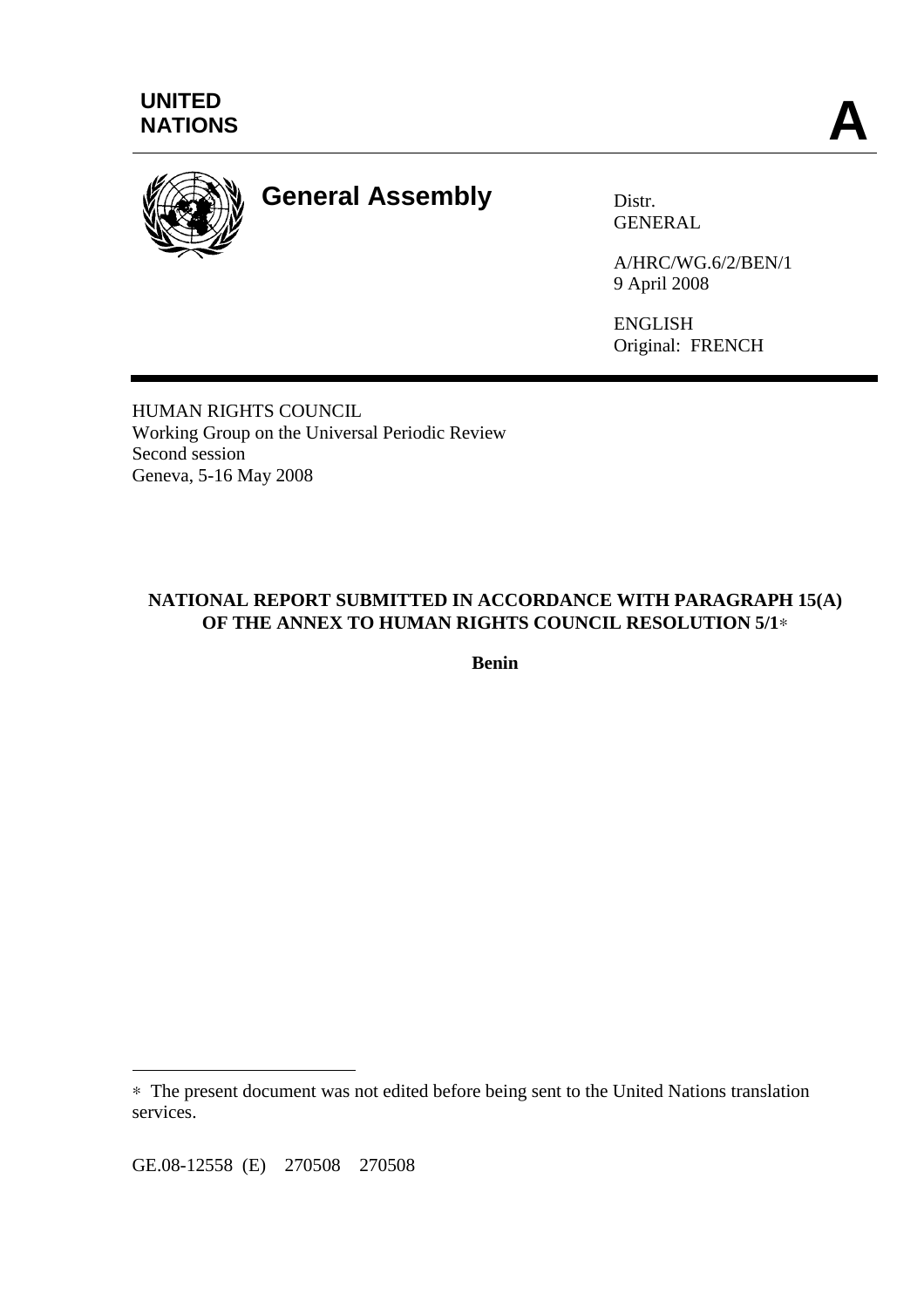#### **Summary**

#### Introduction

Methodology

General overview of Benin

Historical context

Choice of democracy

 Accession to international and regional human rights instruments, and establishment of the appropriate institutional framework for the promotion and protection of human rights

## I. LEGAL FRAMEWORK FOR THE EXERCISE OF HUMAN RIGHTS

- A. Constitution of 11 December 1990
- B. Domestic legislation
- C. Jurisprudence of the Constitutional Court of Benin

## II. MECHANISMS FOR THE PROMOTION AND PROTECTION OF HUMAN RIGHTS

- A. General policy measures
- B. Jurisdictional mechanisms
	- 1. Judicial mechanisms (jurisprudence of the courts and tribunals)
	- 2. Jurisprudence of the Constitutional Court
	- 3. The High Court of Justice
- C. Non-jurisdictional mechanisms
	- 1. State institutions
	- 2. Non-State institutions
- D. Scope of the international obligations contained in the Constitution of Benin (art. 47)

Publication of instruments in the Official Journal of the Republic of Benin

Incorporation of human rights instruments

Convention against terrorism

Children's code

Bill on the establishment of a national mechanism to prevent torture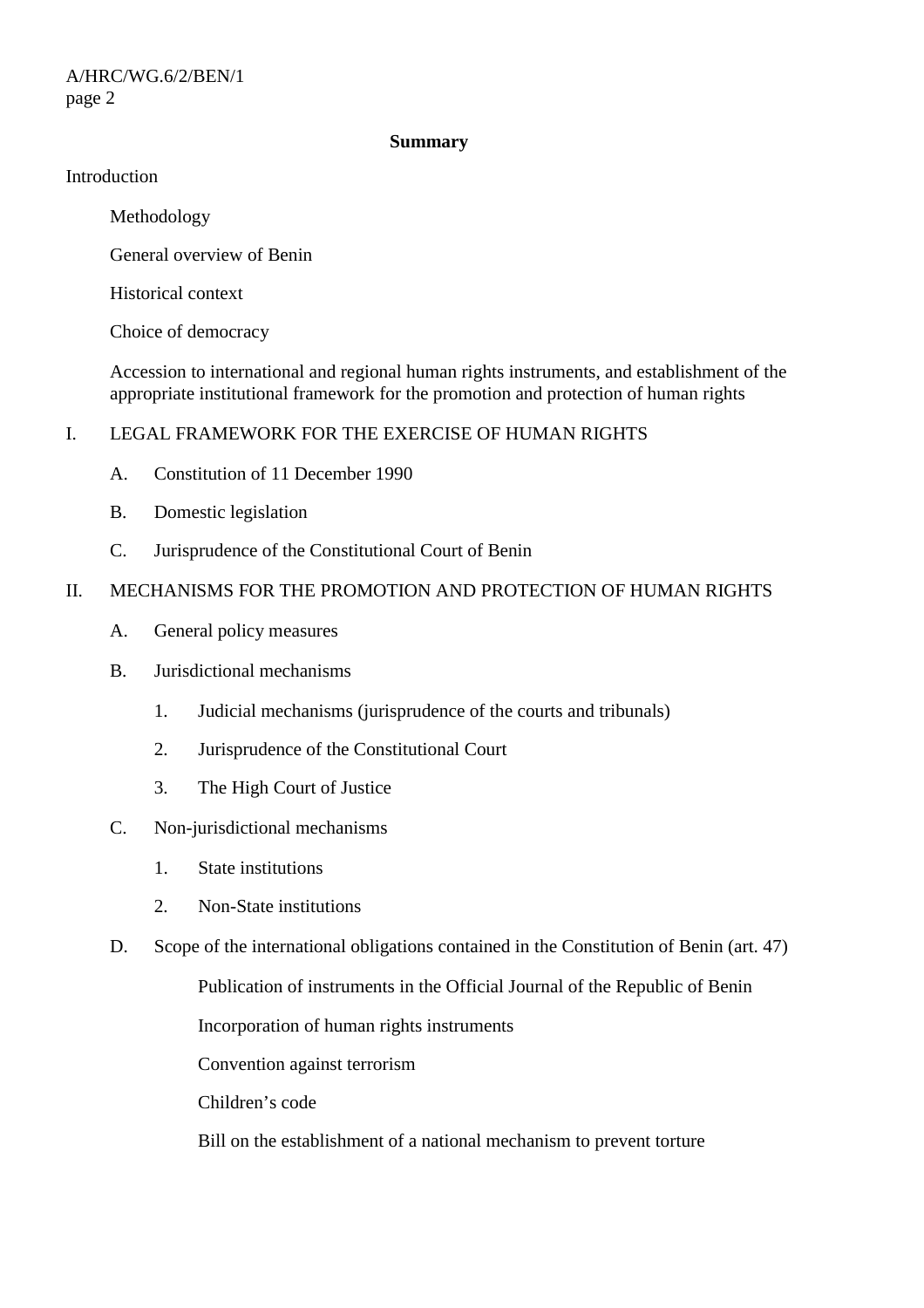#### III. PROMOTION AND PROTECTION OF HUMAN RIGHTS IN THE FIELD: OBSERVANCE OF INTERNATIONAL COMMITMENTS

- A. Principle of non-discrimination and equality of all before the law
- B. The right to life, liberty, security and physical integrity
- C. The right to a fair trial; equal access to justice; independence of the judiciary; law on the organization of the judiciary
- D. Prohibition of torture and other cruel, inhuman or degrading treatment or punishment
- E. The right to freedom of the press, expression and association
- F. The right to an adequate living standard
- G. The right to work, to social security and to organize
- H. The right to education and to culture
- I. The right to health
- J. The right to housing
- K. The rights of women, children, the elderly and the disabled and protection of the family
- L. The rights of refugees
- M. The right to a healthy environment
- N. The right to development (solidarity, international cooperation)

#### IV. PROGRESS AND OBSTACLES IN THE IMPLEMENTATION OF HUMAN RIGHTS

- A. Progress and best practices in the field of human rights
- B. Obstacles to the efficient implementation of international commitments

## V. MEASURES TAKEN TO IMPROVE THE HUMAN RIGHTS SITUATION IN THE FIELD

VI. PROSPECTS

Capacity-building

Technical assistance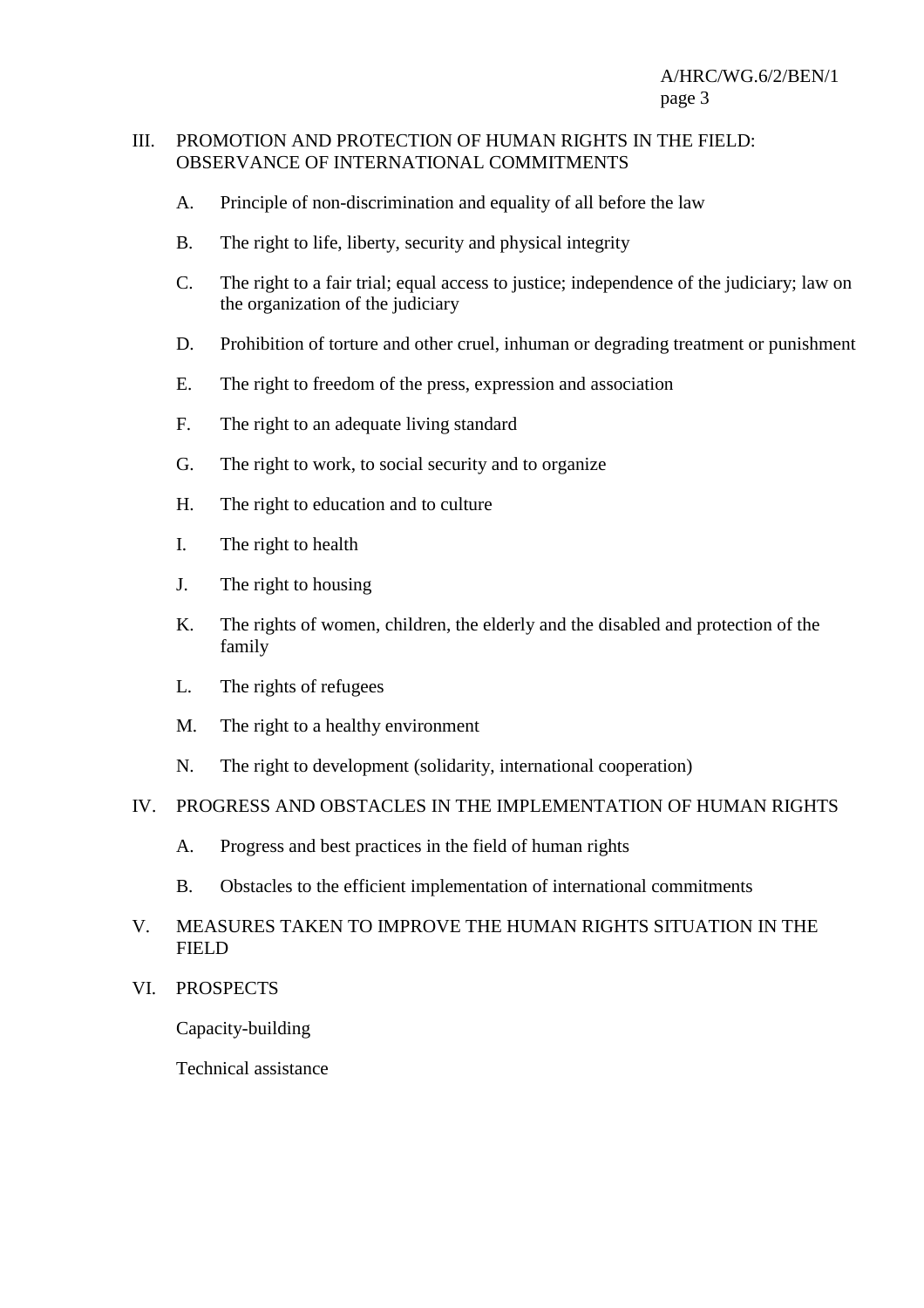#### **Introduction**

1. This report has been submitted in accordance with Human Rights Council resolution 5/1 of 18 June 2007 established pursuant to United Nations General Assembly resolution 60/251 of 15 March 2006. Under the terms of that instrument, the Human Rights Council is instructed to undertake a universal periodic review of the fulfilment by the 192 Member States of the United Nations Organization of their human rights obligations and commitments.

2. According to the calendar adopted by the Human Rights Council at its sixth session on 21 September 2007, Benin will be considered at the second session of the Working Group on the Universal Periodic Review. The first draft of Benin's national report was prepared by a consultant appointed for that purpose. The report was based on a document search carried out to establish a list of the national and international legal human rights instruments to which Benin is a party, and a field survey designed to assess achievements in terms of the fulfilment of international obligations. The report was then submitted to the members of the National monitoring committee on the implementation of international instruments, which had been extended to include representatives of non-governmental organizations, members of the National Advisory Council on Human Rights and resource persons from civil society, for completion.

3. The National monitoring committee on the implementation of international human rights instruments is made up of representatives of State bodies and resource persons. It is responsible for monitoring the implementation of human rights conventions.

4. The National Advisory Council on Human Rights is a forum for consultation between public authorities and NGOs working in the field of human rights. It is chaired by the Minister of Justice and Human Rights, with an NGO representative elected for two years by the NGOs as vice-chair. The permanent secretary is the human rights director, whose deputy is elected by the same procedure as the vice-chair.

5. All civil society components contributed to the preparation of this report, in accordance with the guidelines in Human Rights Council resolution 5/1 of 18 June 2007.

6. The Republic of Benin acquired international sovereignty on 1 August 1960.

7. Following a series of coups d'état during the post-independence period, the military took power on 26 October 1972. As a result of their flawed interpretation of Marxist-Leninist ideology, a reign of terror was then instituted, with a monolithic government, a denial of fundamental freedoms, a collapse of the banking system and paralysis of the administration through a national strike. The country was on the brink of the abyss and national reconciliation was imperative.

8. The choice of a Republic eventually prevailed and the Conference of Active Forces of the Nation (*Conférence des Forces Vives*) was held from 19 to 28 February 1990. Thanks to these efforts, the people of the Republic of Benin regained confidence and an era of democratization was ushered in, based on full multi-partyism.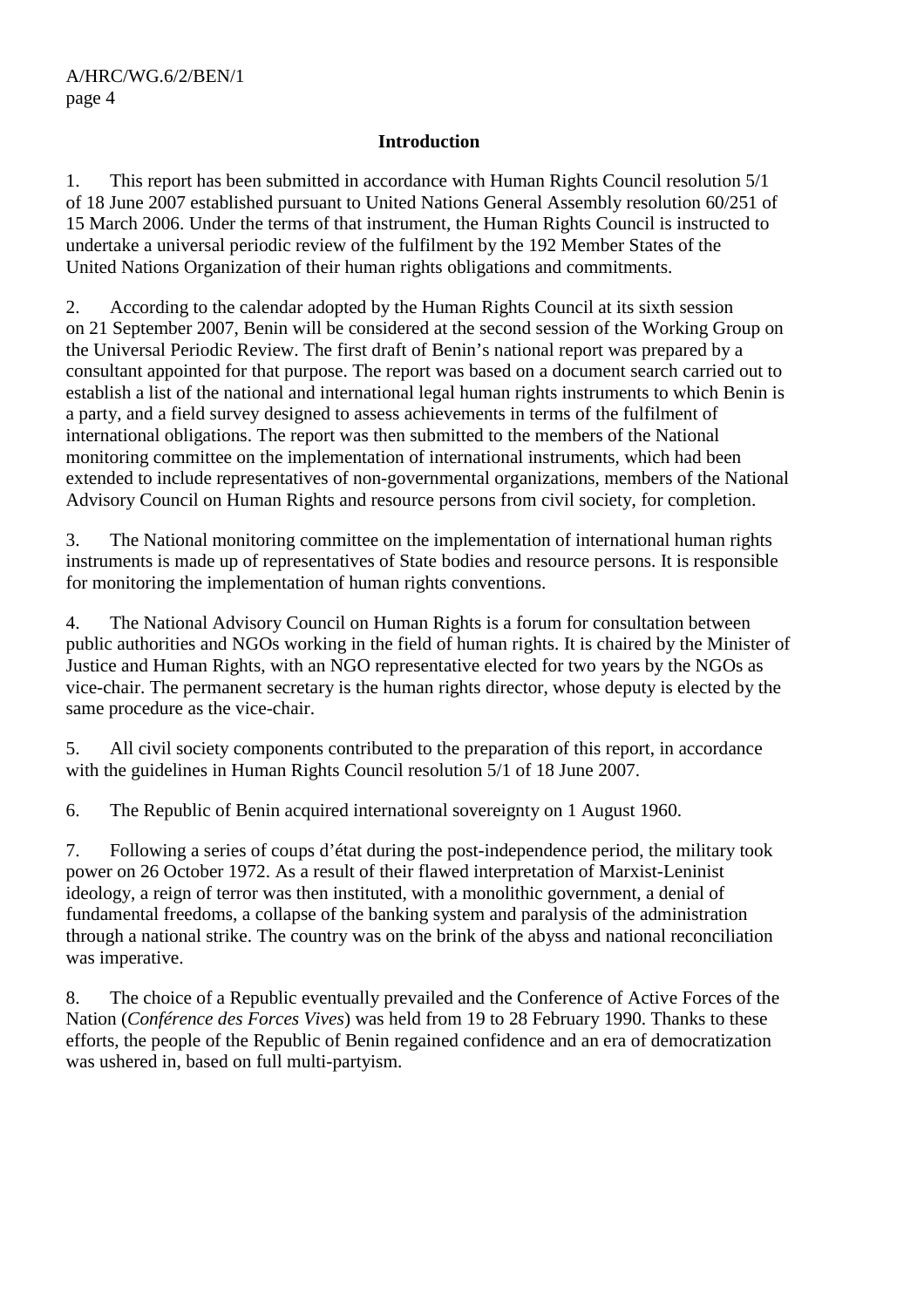9. This new choice of government led to the development of a legal, political and institutional framework conducive to the establishment of the rule of law and pluralist democracy, in which fundamental human rights, freedoms, human dignity and justice are guaranteed, protected and promoted.

10. Benin adopted the Constitution of 11 December 1990 and, over time, has become party to the majority of international and regional human rights instruments:

- International Covenant on Economic, Social and Cultural Rights on 12 March 1992
- International Covenant on Civil and Political Rights on 12 March 1992, and first Optional Protocol
- Convention on the Elimination of All Forms of Discrimination against Women on 12 March 1992
- Convention against Torture and Other Cruel, Inhuman or Degrading Treatment or Punishment on 12 March 1992
- Optional Protocol to the Convention against Torture and other Cruel, Inhuman or Degrading Treatment or Punishment on 20 September 2006
- International Labour Organization Convention No. 138 concerning Minimum Age for Admission to Employment
- ILO Convention No. 182 concerning the Prohibition and Immediate Action for the Elimination of the Worst Forms of Child Labour
- Rome Statute of the International Criminal Court
- African Charter on Human and Peoples' Rights
- African Charter on the Rights and Welfare of the African Child
- Protocol to the African Charter on Human and Peoples' Rights on the Establishment of an African Court on Human and Peoples' Rights
- Protocol to the African Charter on Human and Peoples' Rights on the Rights of Women in Africa

In order to give effect to these international commitments and obligations, Benin has:

- Taken steps to strengthen its legal and institutional framework for the exercise of human rights
- Set up mechanisms for the promotion and protection of human rights
- Taken steps to ensure that all human rights are promoted and protected in the field.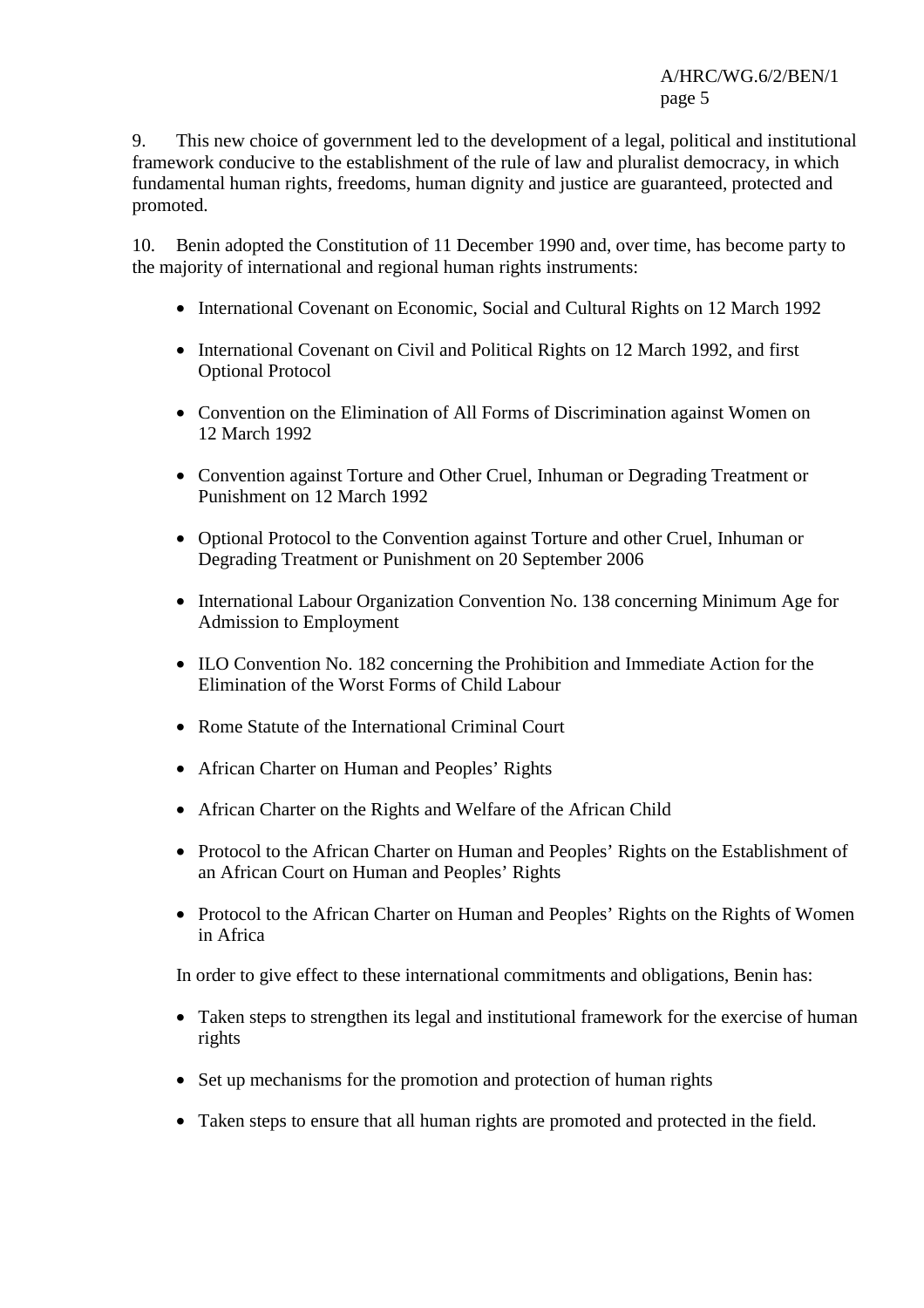11. In the light of this review, the efforts, progress and constraints required in the field of human rights and the challenges that need to be taken up in order to improve the situation of human rights in the field have been identified.

12. Proposals have now been made for the effective and efficient implementation of all human rights.

# **I. LEGAL FRAMEWORK FOR THE EXERCISE OF HUMAN RIGHTS**

# **A. The Constitution of 11 December 1990**

13. Act No. 90-32 establishing the Constitution of the Republic of Benin sets out the general framework of the major principles that govern all human rights, including first, second and third generation rights. The rights and duties of the individual are thereby incorporated into the domestic legal system. This is done in three ways: firstly, through the affirmation in the preamble to the Constitution of the commitment of the Beninese people to the principles of democracy and human rights as defined in the 1945 Charter of the United Nations, the 1948 Universal Declaration of Human Rights, and the African Charter of Human and People's Rights adopted in 1981 by the Organization of African Unity. This affirmation indicates the Beninese people's opposition to any political regime founded on arbitrariness, dictatorship, injustice, corruption, misappropriation of public funds, regionalism, nepotism, abuse of authority and personal power.

14. A second expression of the incorporation of human rights in the domestic legal system appears in article 147 of the Constitution, which states that "duly ratified international treaties and agreements shall, upon publication, take precedence over domestic legislation, provided that those treaties and agreements are reciprocally applied".

15. Further to these two methods of incorporation, the Constitution devotes an entire Title to the rights and duties of the individual. Given the link it establishes between rights and obligations, the Constitution remains true to the principle according to which the freedom of one person stops where that of another person begins, as understood in the African Charter of Human and People's Rights.

16. The African Charter of Human and People's Rights, which is a regional instrument for the promotion and protection of human rights, is also recognized as an integral part of the Constitution according to article 7. National human rights protection bodies are also referred to and their mandates clearly laid down in the Constitution, in order to ensure effective respect for human rights. Thus, in addition to some prerogatives, Title II of the Constitution of 11 December, and the first and second chapters of the African Charter of Human and People's Rights deal with the promotion and protection of human rights in Benin.

# **B. Domestic legislation**

17. The different international human rights agreements and treaties to which Benin is a party have been enshrined in the domestic legal system by means of laws and regulations, including the following: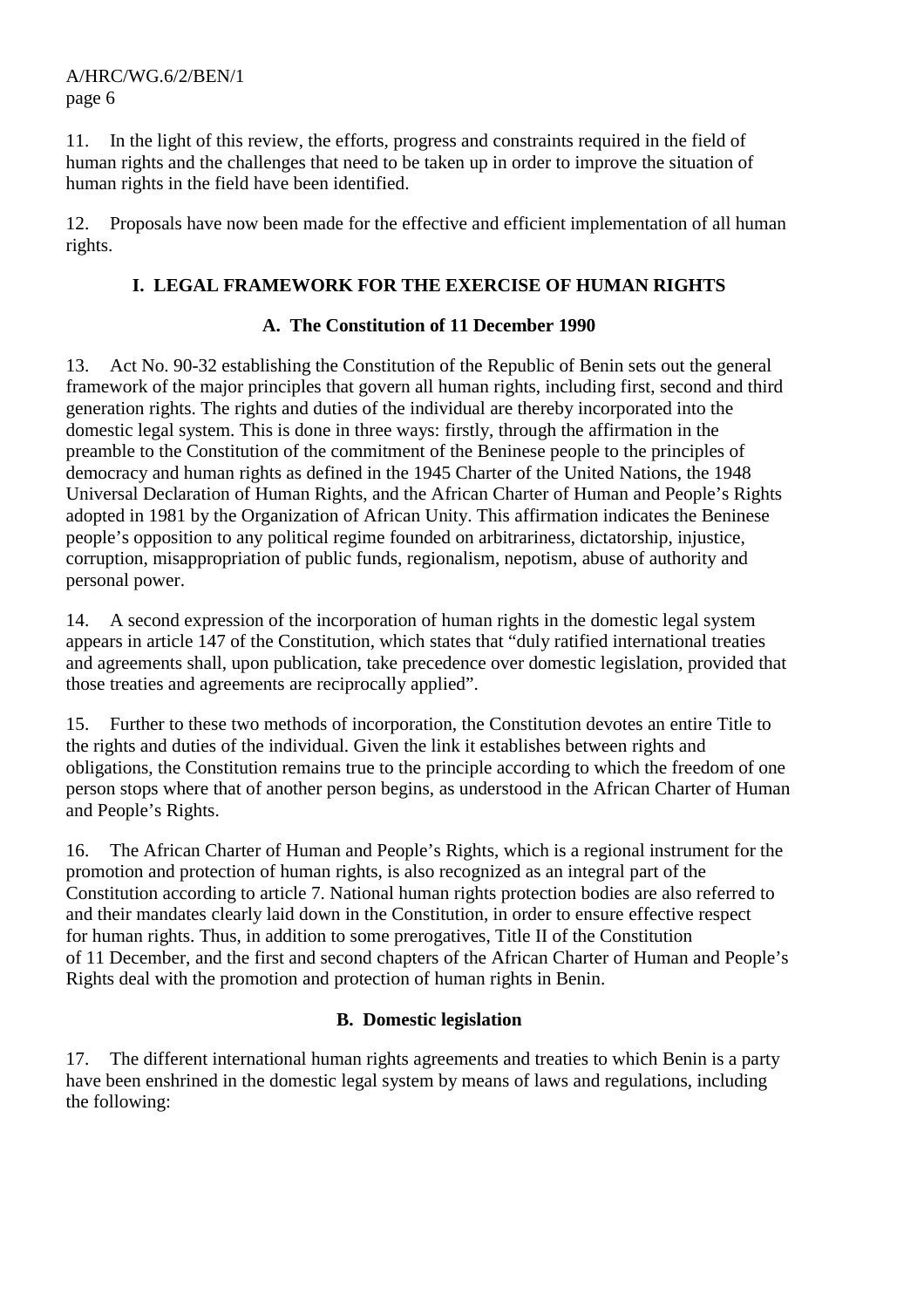- Act No. 86-013 of 26 February 1986 on State Agents (General Regulations)
- Decision-Act No. 89-006 of 12 April 1989 amending and supplementing Act No. 86-013 of 26 February 1986 on State Agents (General Regulations)
- Act No. 2004-27 of 31 January 2004 amending and supplementing article 2 of Act No. 86-014 of 26 February 1986 establishing the Code of civil and military retirement pensions
- Decree No. 94-11 of 26 January 1994 establishing the obligations of members of the Constitutional Court
- Act No. 2004-07 of 24 August 2004 establishing the Personal and Family Code
- Act No. 98-030 of 12 February 1999 establishing the framework Environment Act
- Act No. 98-004 of 27 January 1998 establishing the Labour Code
- Act No. 2001-31 of 27 August 2002 on the organization of the judiciary in the Republic of Benin
- Act No. 2001-35 of 21 February 2003 on the status of the judiciary in the Republic of Benin
- Act No. 2003-03 of 3 March 2003 on the prohibition of the practice of female genital mutilation in the Republic of Benin
- Act No. 2003-04 of 3 March 2003 on sexual and reproductive health
- Act No. 2006-04 of 5 April 2006 setting out conditions for the displacement of minors and the suppression of trafficking in children in Benin
- Act No. 2006-31 of 5 April 2006 on prevention, care and support for HIV/AIDS
- Inter-ministerial order No. 16/MEPS/METFP/CAB/DC/SGM/SA of 1 October 2003 on sanctions for perpetrators of sexual abuse in public or private, general, technical or vocational secondary schools or educational establishments
- Act No. 2003-17 of 11 November 2003 on national education policy in the Republic of Benin.

18. In addition to this non-exhaustive list of laws and regulations, bills are currently being tabled before and adopted by the National Assembly.

19. These include the draft penal code, the draft penal procedure code and the draft law on the freedom of the press. The latter is an important development, insofar as it decriminalizes press offences.

20. Also the bill on money laundering and illicit enrichment.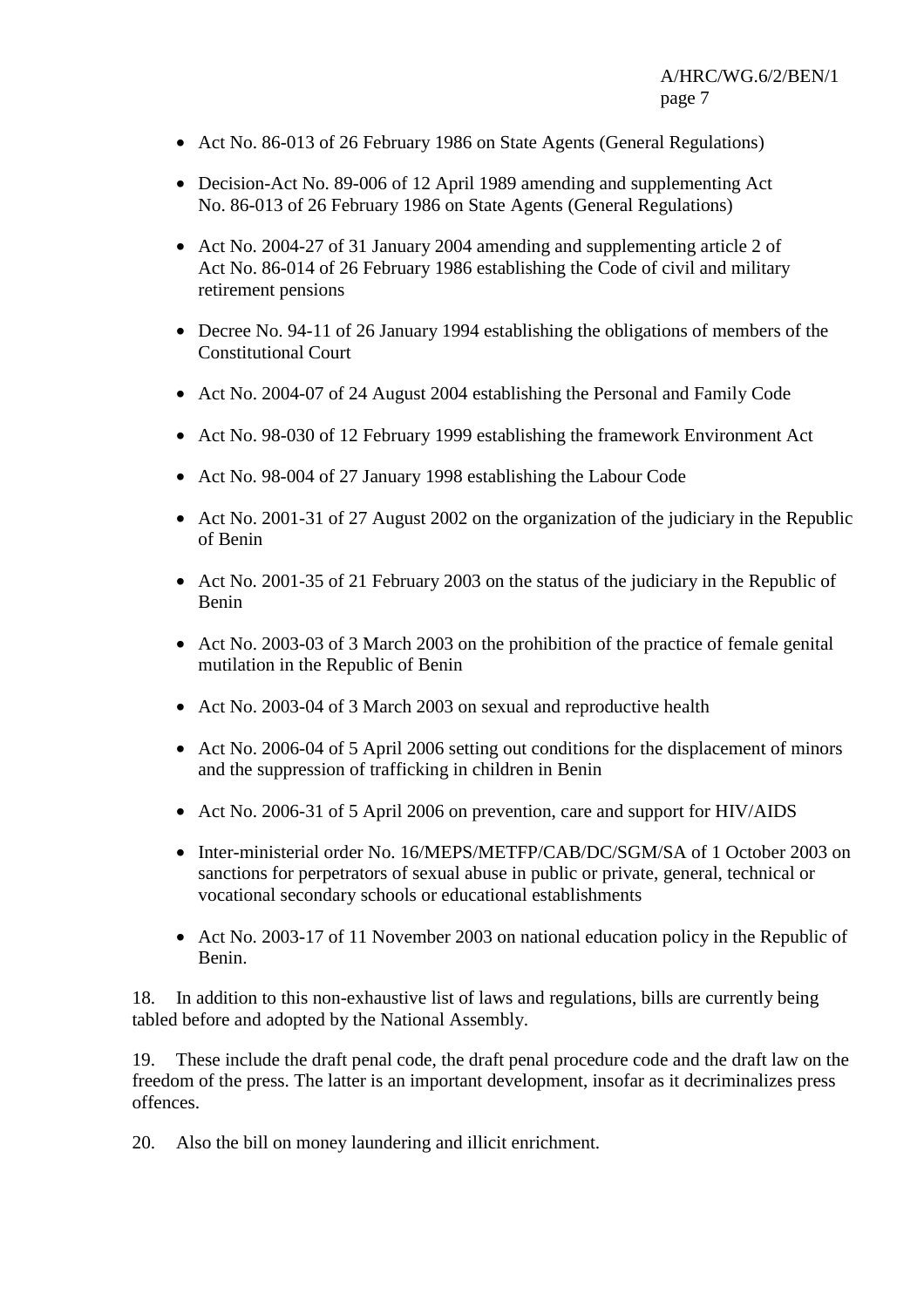## **C. Jurisprudence of the Constitutional Court**

21. The decisions of principle handed down by the Constitutional Court have contributed to respect for and promotion of human rights. This is notably the case with the decision affirming the right to compensation for victims of human rights violations.

22. In order to support this legislation, general policy measures have been adopted and various mechanisms developed to guarantee the promotion and protection of human rights.

## **II. MECHANISMS FOR THE PROMOTION AND PROTECTION OF HUMAN RIGHTS**

## **A. General policy measures**

23. These measures target civil and political rights, economic, social and cultural rights and all other human rights, including the right to development.

24. Free pre-school and primary education was introduced by the Beninese Government in the academic year 2006/07 in order to guarantee the right to education of all children of school age. It has led to an exponential increase in the school registration rate throughout the country, while it has improved standards in pre-school and primary education thanks to the major refurbishment and building of classrooms. Health care is also free for children up to the age of 5 and there has been an extensive campaign to distribute insect-repellent mosquito nets to pregnant women and wet nurses. People infected with AIDS also receive free health care. By facilitating access to health care this policy promotes enjoyment of the right to health.

25. The micro-credit programme for the poorest people, which amounted to some 10 billion CFA francs at 31 December 2007, allocates individual grants of 30,000 CFA francs to the poorest women to help them set up income-generating activities. The long-term aim of the programme is to reduce poverty. The Human Rights Directorate of the Ministry of Justice is in charge of disseminating human rights through training seminars and workshops, including training workshops on capacity-building in human rights for:

- Trade union leaders in December 2005
- Local politicians in northern Benin in April 2005 and those in Mono-Couffo, Zou and Collines in June 2005
- Philosophy teachers from 2003 to 2005
- Specialist police units in March 2005
- Magistrates in May 2005
- Non-governmental organizations in September 2005
- Health workers in contact with patients in December 2005
- Journalists in December 2005.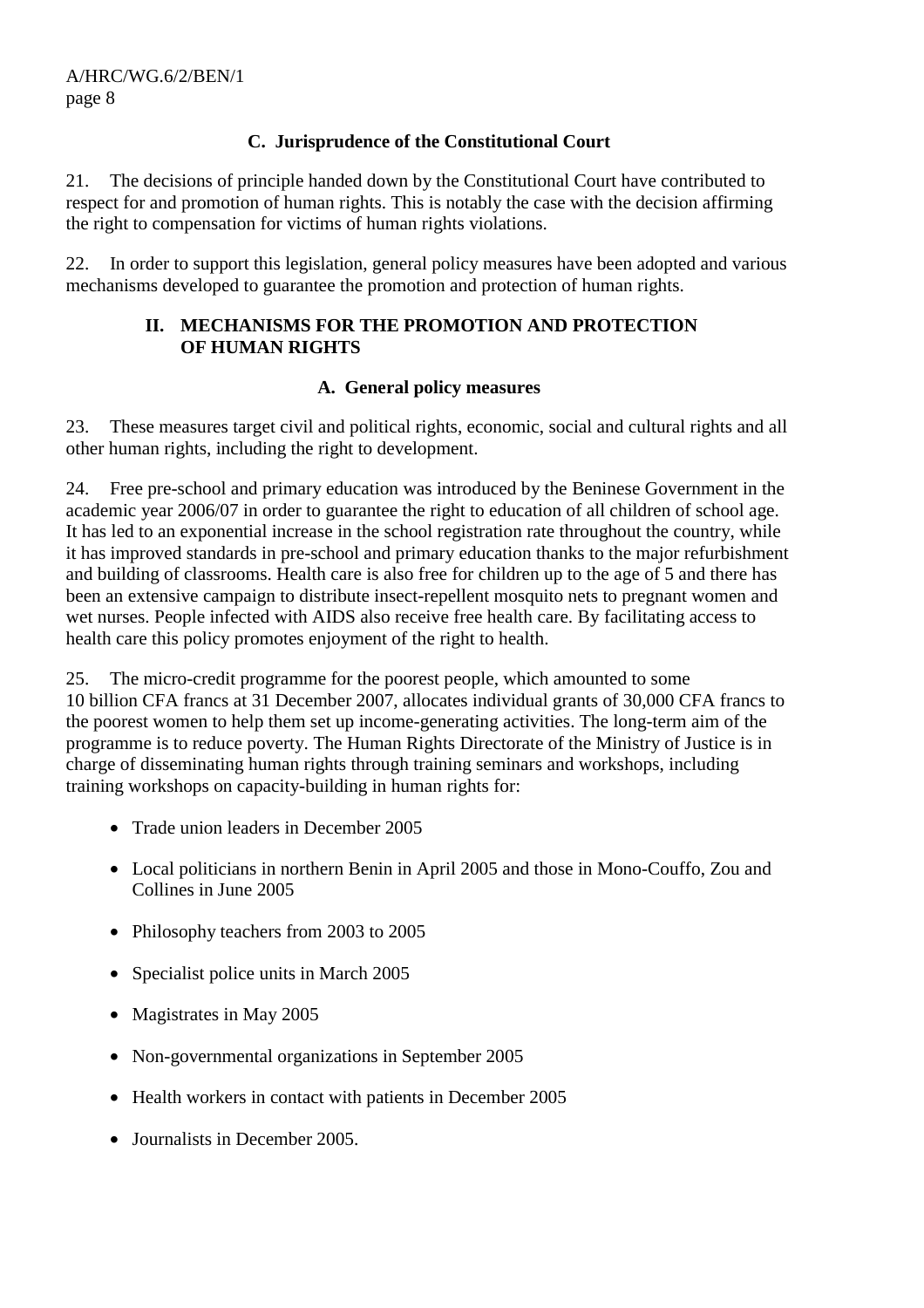26. During the unrest in Togo, visits were paid to refugee sites as well as regular visits to places of detention with a view to improving respect for persons in custody and detainees.

27. In addition, in order to ensure the protection and promotion of the rights of people with disabilities, a national protection and integration policy for persons with disabilities in Benin is being developed by the Ministry of Family Affairs, as well as a bill in favour of persons with disabilities. In that area, government bodies, non-State organizations and Church organizations have joined forces on activities such as:

- Publishing and distributing free information leaflets on human rights
- Setting-up vocational training centres for disabled persons in Akassato (Abomey-Calavi) and Péporiyakou (Natitingou)
- Setting-up welfare centres for visually-impaired and amblyopic persons (CPSAA) at Sègbèya (Cotonou)
- Developing and launching the community-based reintegration programme (RBC)
- Launching the Beninese school for the deaf at Vêdoko (Cotonou)
- Establishing centres for the deaf at Sènadè (Cotonou) and Parakou, and conducting trials on the education, training and integration of deaf persons
- Setting-up the Parakou centre for the blind
- Opening the "SILOE" centre for the blind in Djanglanmé (Mono); and
- Starting up two special classes for mentally retarded children at "Les Nîmes" school in Cotonou.
- 28. Orthopaedic equipment and functional rehabilitation centres have been opened.

29. Additional measures are planned in order to improve respect for human rights in prisons. One of these, aimed at alleviating prison overcrowding, has consisted in building a new prison with a capacity for 1,000 inmates in Akpo-Missereté, which was opened in November 2007.

#### **B. Jurisdictional mechanisms**

30. These mechanisms are derived from decisions that are binding both on the authorities and on the public.

31. They consist of the final judgements of courts and tribunals and the decisions of the Constitutional Court.

## **1. Judicial mechanisms**

32. According to article 125 of Title VI of the Constitution of 11 December 1990 concerning the judiciary, "the judiciary shall be independent of the legislature and the executive".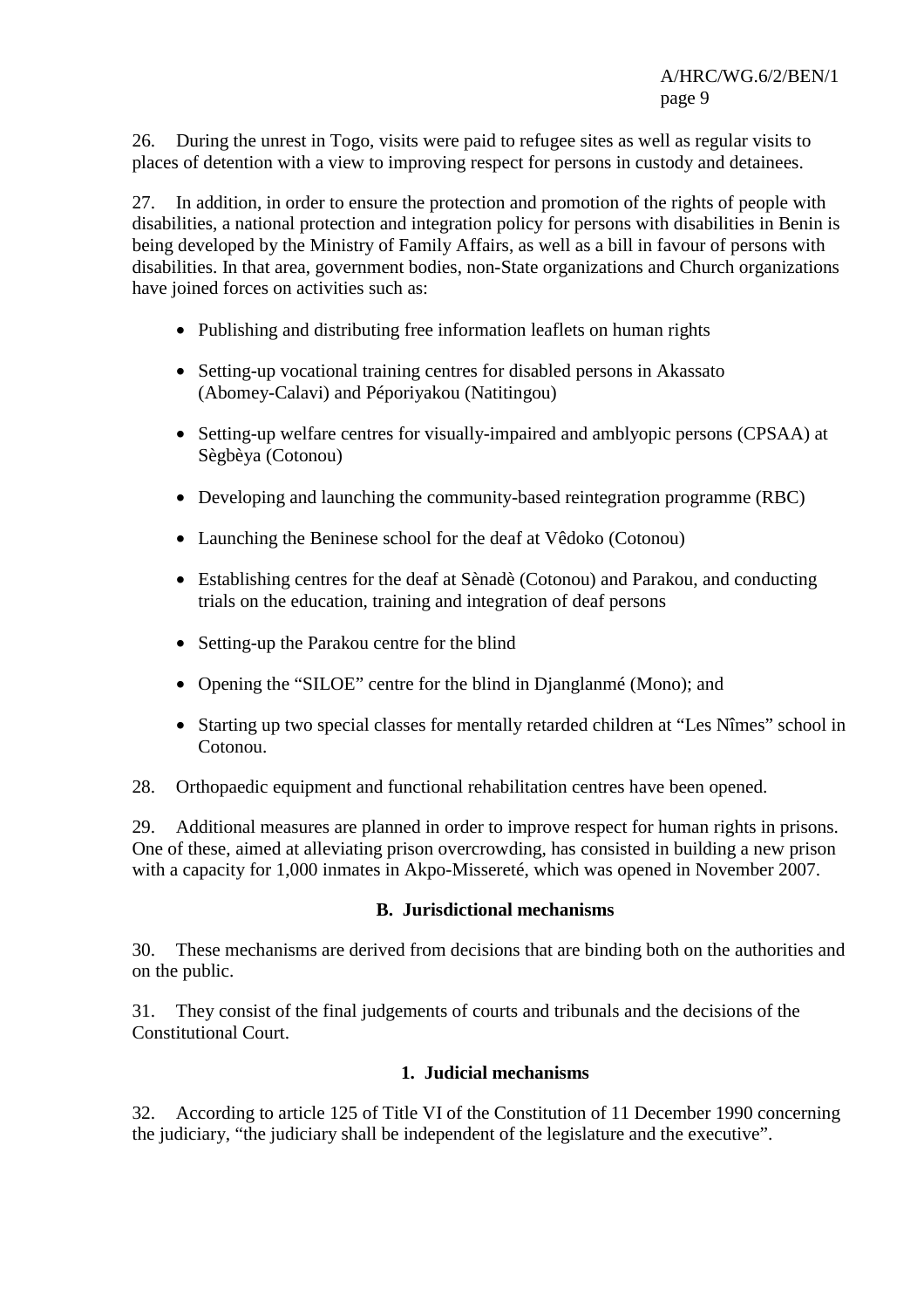33. Judicial power is exercised by the Supreme Court, and the courts and tribunals established in accordance with the law.

34. Article 26 of the Constitution enshrines the principle of the independence of the judiciary, which is repeated in article 4 of Act No. 2001-35 of 21 February 2003 on the status of the Beninese judiciary.

35. Under the terms of article 1 of Act No. 2001-37 of 27 August 2002, "the purpose of the judiciary is to ensure strict, rigorous and uniform compliance with laws and regulations … and with all decisions handed down in contentious and non-contentious matters". It ensures observance of all fundamental human rights.

## **2. The Constitutional Court**

36. According to article 116 of the Constitution, the Constitutional Court is "the highest court in the land in constitutional matters. The Court rules on the constitutionality of laws and guarantees fundamental human rights and civil liberties. It is responsible for regulating the functioning of institutions and the activities of the public authorities".

## **3. The High Court of Justice**

37. The High Court of Justice has the authority to try the President of the Republic and members of the Government for high treason and offences committed in the exercise or the course of their duties. It also has the authority to try their accomplices in cases of treasonable conspiracy (Constitution, art. 136).

## **C. Non-jurisdictional mechanisms**

38. These are implemented by human rights institutions and ensure the promotion and dissemination of human rights.

## **1. State institutions**

39. These include the following:

- Ministry of Justice, Legislation and Human Rights
- Audio-Visual and Communication Authority
- Economic and Social Council
- Human Rights Directorate (Decree No. 97-30 of 29 January 1997)
- National Advisory Council on Human Rights (CNCDH)
- Benin Committee for Human Rights (CBDH)
- Monitoring committee on implementation of international human rights instruments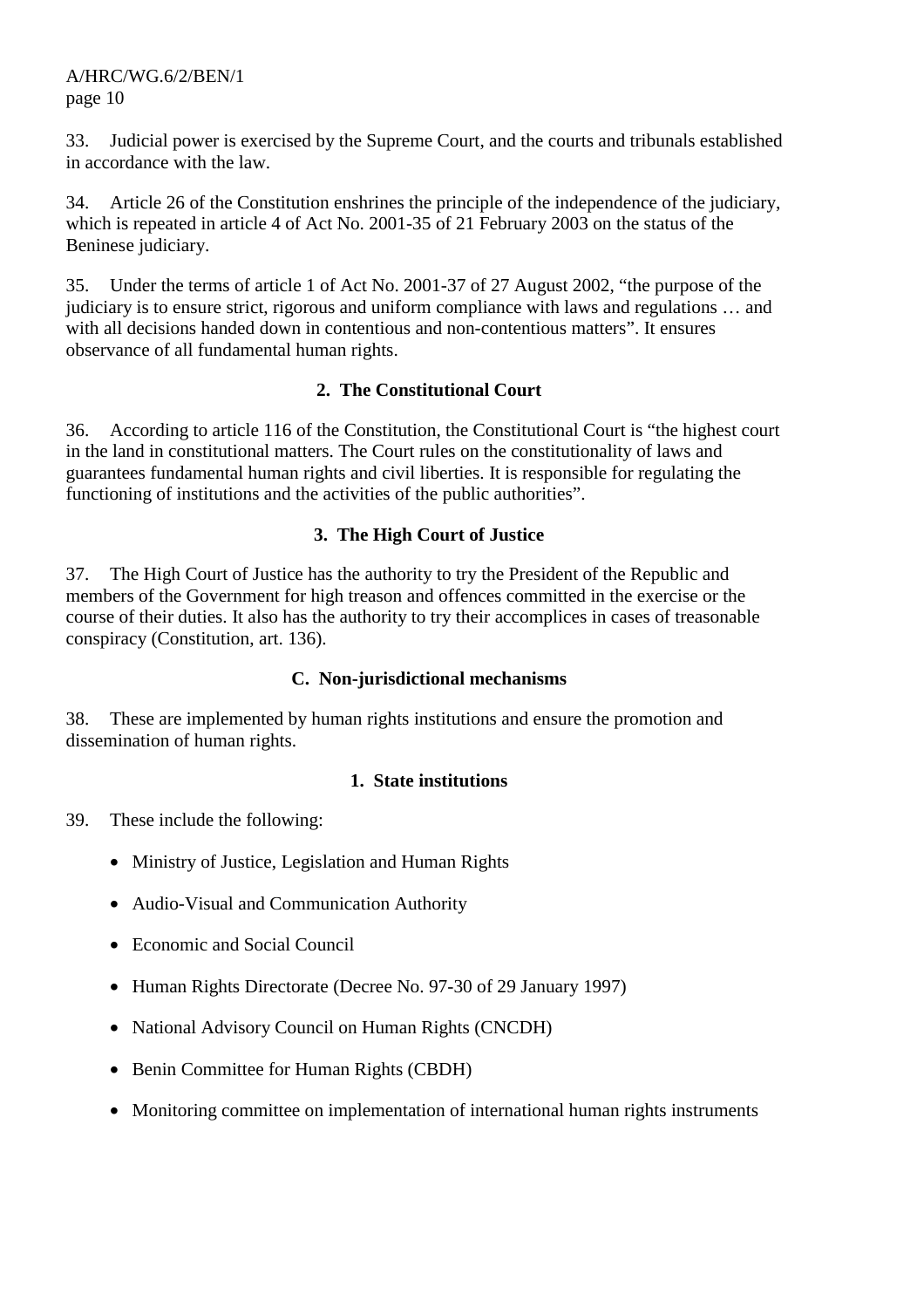- National Commission on the Rights of the Child (CNDE)
- Brigade for the Protection of Minors (BPM) (Decree No. 90-186 of 20 August 1990)
- National child protection surveillance and coordination unit
- Presidential mediation body.

## **2. Non-State institutions**

40. In Benin, most civil society organizations working in the field of human rights focus on civil and political rights and economic, social and cultural rights. They include the Association of Women Lawyers of Benin (AFJB), the Association for the Struggle against Regionalism, Ethnocentrism and Racism (ALCRER), Women in Law and Development in Africa (WILDAF), Transparency International, Amnesty International, and Action of Christians for the Abolition of Torture (ACAT/Benin).

41. In Benin, trade unions also play an important role in upholding economic, social and cultural rights. They embody the right to freedom of association and the right to organize enshrined in articles 25 and 26 of the Constitution.

42. The liberalization of the audiovisual media in Benin has encouraged the freedom of the press, opinion and expression, rights which are enshrined in article 24 of the Constitution of the Republic of Benin.

## **3. Scope of international obligations**

43. In accordance with article 147 of the Constitution, "duly ratified treaties and agreements shall, upon publication, take precedence over domestic legislation, provided that such treaties and agreements are reciprocally applied".

44. In compliance with that provision, the Government:

- On 5 September, published the International Covenant on Economic, Social and Cultural Rights, the International Covenant on Civil and Political Rights, the Convention against Torture and Other Cruel, Inhuman or Degrading Treatment or Punishment, the Convention on the Elimination of All Forms of Discrimination against Women and the Convention on the Rights of the Child in the official gazette
- Incorporated most international instruments in domestic legislation, through the Children's Code, the Personal and Family Code, and several laws on sexual violence and female genital mutilation
- Proceeded to incorporate the provisions of international agreements on terrorism in the draft penal code and the draft penal procedure code through the National Assembly, and to prepare a bill to establish a national mechanism for the prevention of torture.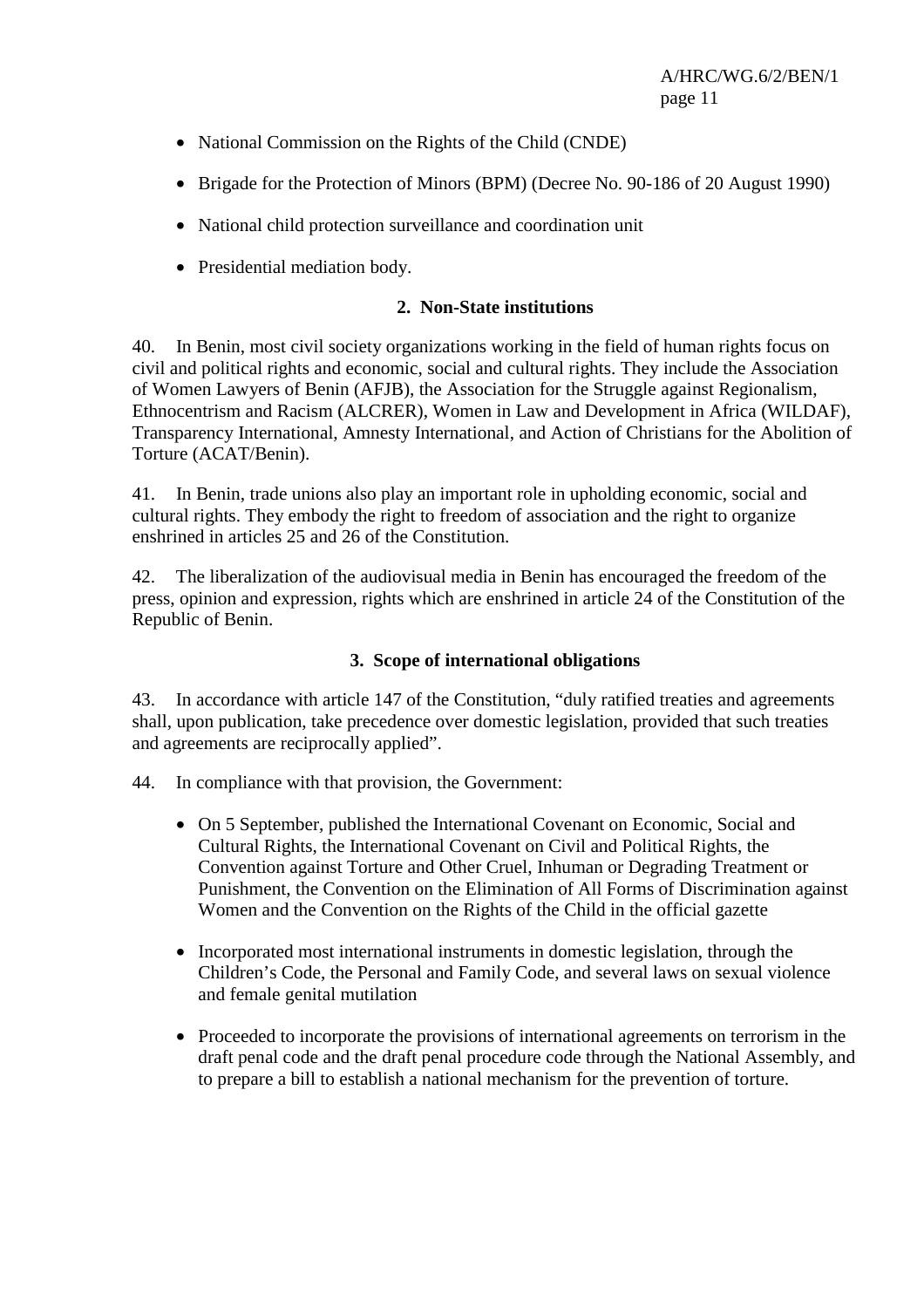#### **III. PROMOTION AND PROTECTION OF HUMAN RIGHTS: OBSERVANCE OF INTERNATIONAL COMMITMENTS**

## **A. Principle of non-discrimination and equality of all before the law enshrined in the Constitution of 11 December 1990**

45. This right was implemented through the adoption of the Personal and Family Code, which establishes inter alia parental authority and the equality of all children (legitimate, natural or born of adulterous relationships) with respect to inheritance.

# **B. The right to life, liberty, security and physical integrity**

46. Article 6 of the Constitution of 11 December 1990 enshrines the right to life. Although the death penalty has not yet been abolished in domestic legislation, Benin, like many other countries, is moving towards a moratorium.

47. The abolition of the death penalty has been a matter of debate: a multidisciplinary committee is in charge of considering the issue and proposing measures that will confirm Benin's respect for its international obligations. All violations of the physical integrity of the person are punishable under several legislative texts, notably the children's code, the penal code, the law on female genital mutilation and other statutory instruments.

# **C. The right to a fair trial**

48. The Constitution of 11 December enshrines the right to equal access to justice. Article 6 of Act No. 2001-37 of 27 August 2002 on the organization of the judiciary in the Republic of Benin stipulates that "justice shall be free of charge, subject to statutory provisions and regulations concerning legal costs, stamp duties and registration fees".

49. The State ensures that justice is free of charge and independent. These principles are guaranteed by the law on the organization of the judiciary (arts. 2, 3 and 5), the Constitution (art. 125) and Act No. 2001-35 of 21 February 2003 on the status of the judiciary (arts. 4, 23 and 24).

50. New courts have been set up in order to facilitate access to justice. Under article 36 of the above-mentioned law on the organization of the judiciary, a court of first instance (class 1) has been established in every commune with special status (Cotonou, Porto-Novo and Parakou) and 25 courts of first instance (class 2) in other communes. Only eight of these courts are currently operational.

51. Three Courts of Appeal are already operational (Cotonou, Abomey and Parakou).

## **D. Prohibition of torture and other cruel, inhuman or degrading treatment or punishment**

52. This principle is enshrined in articles 18 and 19 of the Constitution and in domestic legislation. It is further implemented in the case law of the courts and tribunals and the Constitutional Court.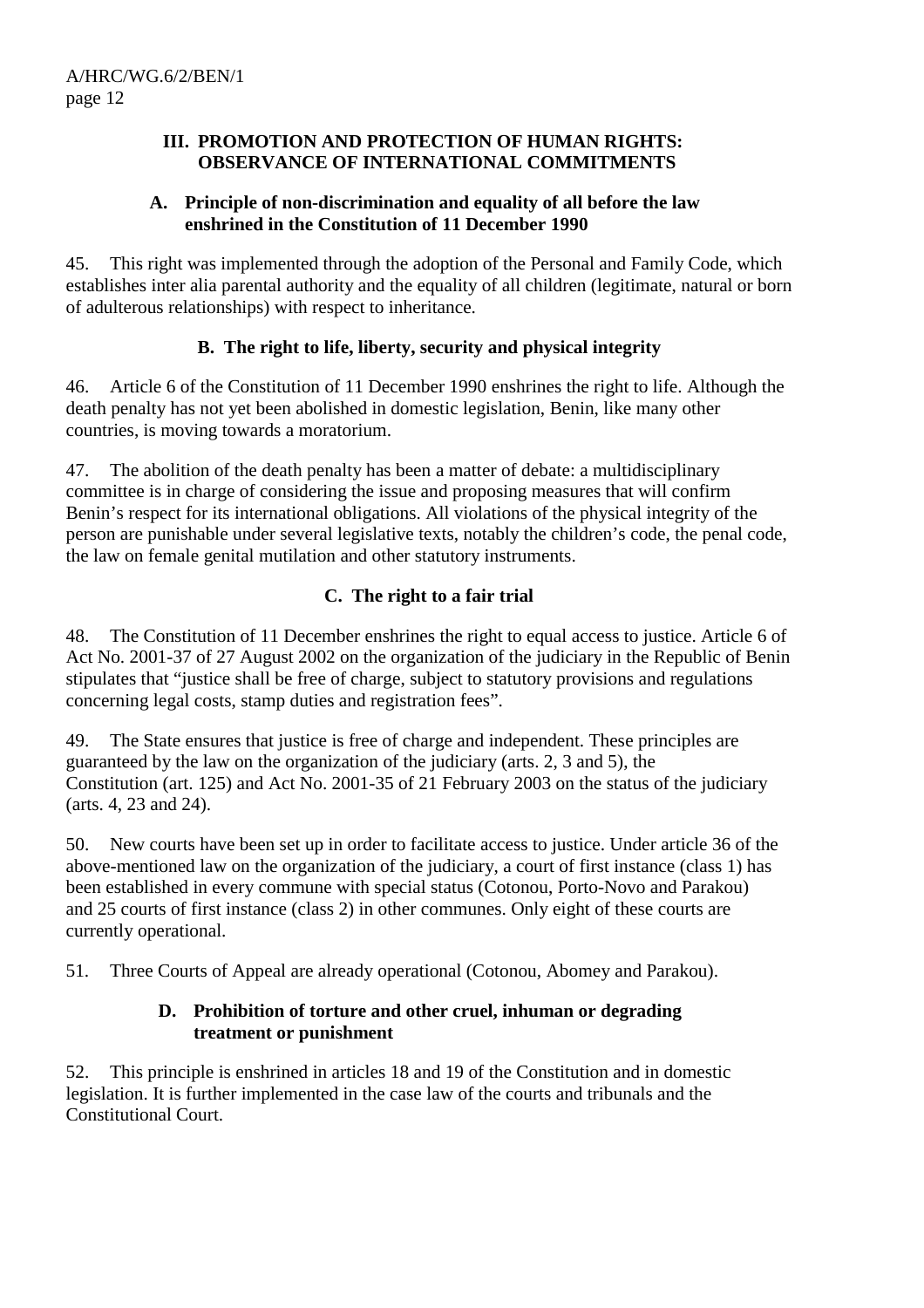53. Any officers of the criminal police found guilty of acts of torture are subjected to both penal and disciplinary sanctions. Most victims of acts of torture perpetrated under the regime of the People's Revolutionary Party of Benin (PRPB) have received compensation. Steps have been taken to improve conditions of detention.

54. Alternative measures to imprisonment are under consideration and the judiciary have been asked to cooperate. NGOs also support the Government's efforts and report cases of torture in prisons.

## **E. The right to freedom of the press, expression and association**

55. Benin runs several private television channels and community radio stations, as well as some 50 or so press publications.

## **F. The right to a decent standard of living**

56. Benin has adopted several strategies and programmes aimed at combating poverty. One of these is the Poverty Reduction Strategy Paper (PRSP), which aims to contribute to wealth creation.

57. These papers reflect the Government's policy, which is centred on strengthening the macroeconomic framework, good governance and the ability of the poor to take part in the decision-making and production processes.

58. The poverty reduction strategy has been used as a basis for discussions between the Government and donors, thanks to which Benin has become eligible for the Highly Indebted Poor Countries Initiative.

59. Benin also has a Growth and Poverty Reduction Strategy (GPRS) for 2007-2009, which focuses on: the acceleration of growth, the development of infrastructures, the strengthening of human capital, the promotion of good governance and the balanced and lasting development of the country. This strategy is due to be revised in June 2008 in the light of human rights requirements, as in other countries of the West African Economic and Monetary Union. In this regard a consultation meeting initiated and supported by UNESCO was held first in Cotonou and later in Ouagadougou in Burkina Faso.

## **G. The right to work, to social security and to organize**

60. These rights are guaranteed under articles 30 and 31 of the Constitution. Further relevant laws and regulations include:

- Act No. 98-004 of 27 January 1998 on the Labour Code of the Republic of Benin
- ILO Conventions No. 155 (Occupational Safety and Health and the Working Environment) and No. 164 (Health Protection and Medical Care for Seafarers)
- Act No. 98-019 of 21 March 2003 on the Social Security Code of the Republic of Benin (arts. 93, 94 and 95 amended)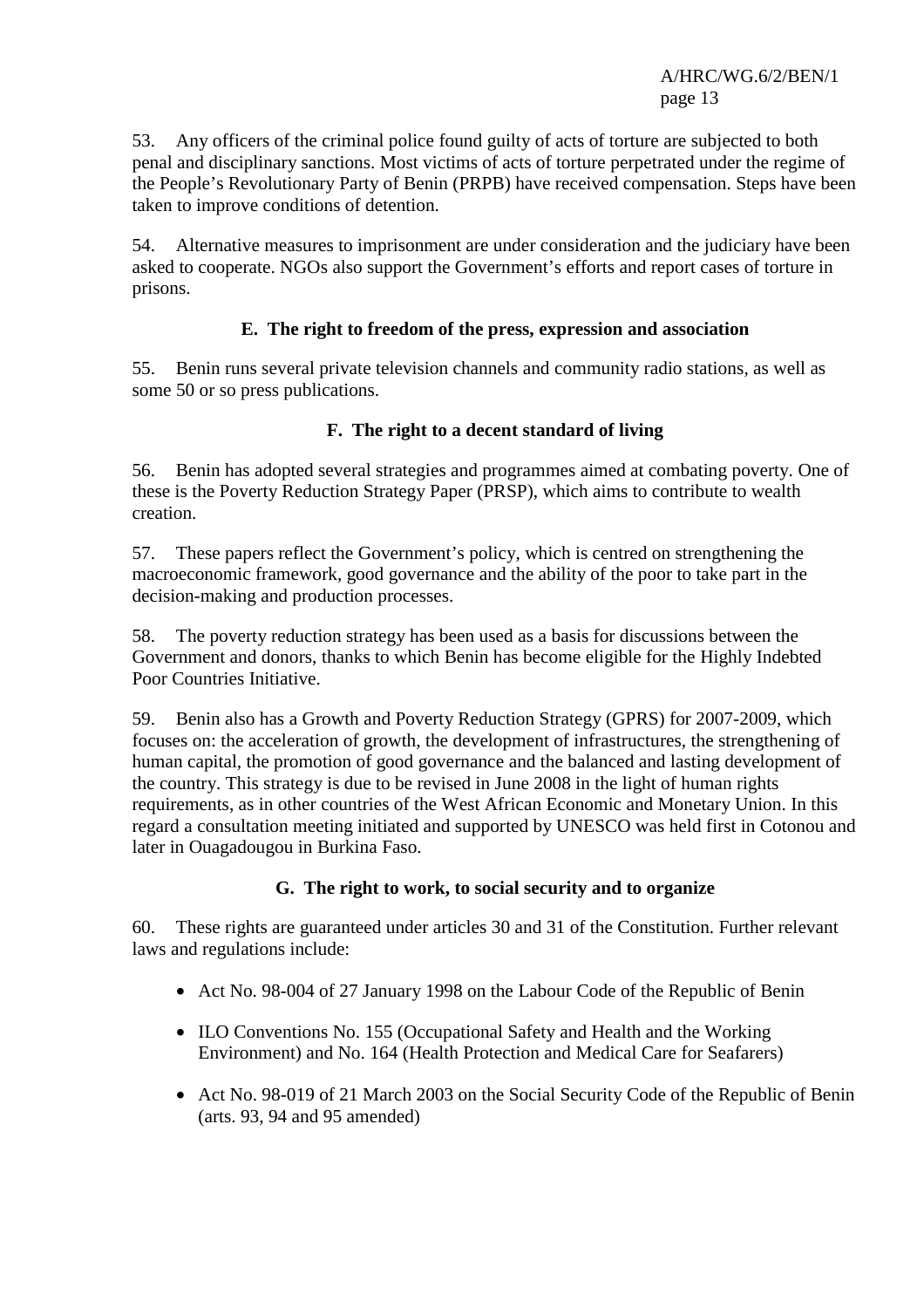• Various statutes and collective agreements.

## **H. The right to education and culture**

61. The right to education is guaranteed by the State. Education is compulsory in Benin. Pre-school and primary education have been free of charge since the beginning of the school year in October 2006.

62. In February 2005, Benin approved an educational policy paper approving the goal of education for all by 2015 for the country's education system in accordance with the Millennium Development Goals.

63. The resources allocated to education rose substantially in 2005. The education budget amounts to 86.511 billion CFA francs, i.e. 22.55 per cent of the total State budget.

64. Both government bodies and NGOs are active in the field trying to enrol more girls in school. Literacy courses are also offered to elderly persons. A Ministry of Literacy and Promotion of National Languages has been established.

## **I. The right to health**

65. This right is guaranteed under the Constitution. Primary health care, extended vaccination programmes and mother and child health care are provided by the public health services.

66. Under Act No. 2003-04 of 3 March 2003 on sexual and reproductive health, women and young persons are entitled to reproductive health care, sex education, contraceptives and family planning services.

67. The right to reproductive health services is also guaranteed under this Act.

## **J. The right to housing**

68. Several measures have been taken by the Government in this area, covering housing security, the construction of low-cost housing and the preparation of a national housing policy.

## **K. The rights of women, children, the elderly, the disabled and protection of the family**

69. A Ministry of Family, Women's and Children's Affairs has been established to guarantee these rights, which are enshrined in the Constitution. NGOs and government bodies are also active in the field to ensure that the Personal and Family Code is observed by all actors and sectors of society.

# **L. The rights of refugees**

70. In Benin refugees enjoy the same rights as nationals. Their rights are protected and their return to their countries of origin is facilitated by UNHCR, the Department of Prevention and Civil Protection (DPPC) of the Ministry of the Interior and other bodies concerned.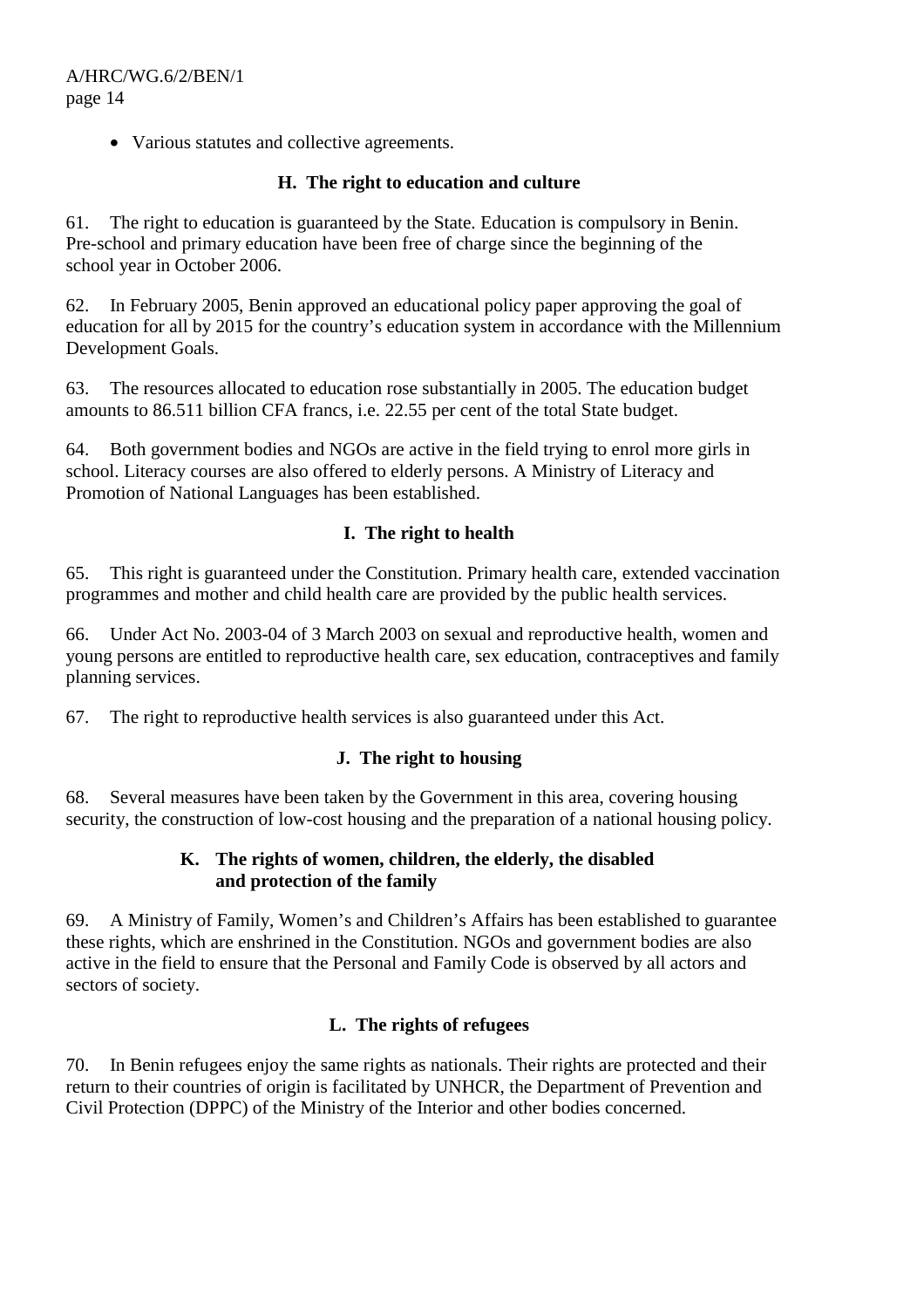#### **M. The right to a healthy environment**

71. Observance of this right, which is guaranteed under articles 27, 28 and 29 of the Constitution and the framework Law on the Environment, is monitored by the Government and the municipalities.

#### **N. The right to development**

72. This right is protected by cooperation agreements with the various development partners.

## **IV. PROGRESS AND OBSTACLES IN THE IMPLEMENTATION OF HUMAN RIGHTS**

#### **A. Progress and best practices**

73. Benin has made great strides in the implementation of human rights. A number of institutions have been established for the promotion and protection of human rights. So far these institutions have been working quite satisfactorily. Another positive aspect has been allowing more democratic access to the Constitutional Court, which is the highest court of law for constitutional matters and which also monitors fundamental human rights and public liberties. Proceedings may now be brought directly before the Court by any citizen on simple request.

74. Training sessions, workshops and seminars are held regularly right across the country for different target groups (including magistrates, law enforcement officers, trade unionists, town councillors, civil society organizations and journalists), in order to improve their capacities in terms of human rights.

75. A further positive development has been the introduction of human rights in philosophy courses in general and technical secondary education.

76. With this innovation learners are initiated to the basic notions of human rights. The effect is to popularize human rights in practice through the younger generations, who will eventually be called upon to assume responsibilities.

77. A number of projects, programmes and laws have also been prepared or implemented to protect certain particularly vulnerable categories, such as women, children and disabled persons.

78. In the case of women, different influences are reflected in the laws protecting them against discrimination in the workplace and in society.

79. The Government has also launched the Civil Status Census (RAVEC) project to issue civil status certificates free of charge to thousands of Beninese citizens who have none, in a move to implement the right of every citizen to a civil status.

80. In order to promote press freedom, the Government has also increased the subsidies it pays to private press agencies.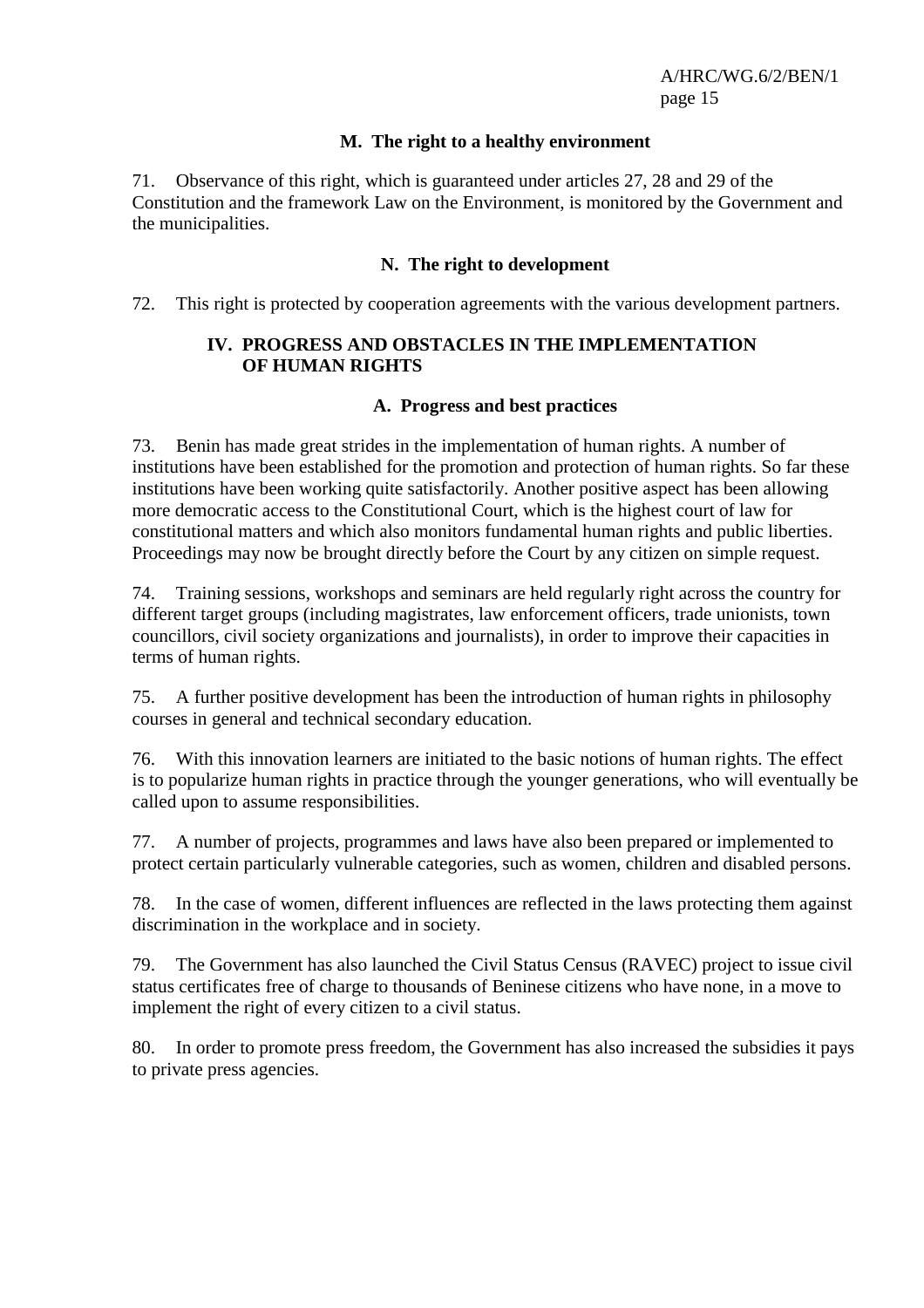## **B. Obstacles to the efficient implementation of international commitments**

81. A great many obstacles still remain, however. Problems include the distance that needs to be covered to gain access to courts, the shortage of premises, the lack of basic documentation, obsolete office equipment, the degree of corruption in the judiciary that is prejudicial to public trust in the institution, and interference in judicial matters by the executive branch.

82. To those problems may be added those faced by civil society organizations.

83. These are related mainly to their finances, the way they are organized and their efficiency. The organizations are unable to meet the cost of their activities on their own. From the point of view of organization, they suffer shortcomings due to undemocratic structures. Lastly illiteracy continues to hamper the appreciation of human rights principles by the public at large.

## **V. MEASURES TAKEN TO IMPROVE THE HUMAN RIGHTS SITUATION IN THE FIELD**

## **A. Measures taken by the Government**

84. The Government has introduced a number of measures to overcome many of the obstacles facing the public. With regard to the judicial sector, in order to alleviate the distance problem, two more courts of appeal have been set up and opened, one in Abomey and the other in Parakou in the north. A programme has also been launched to increase the number of magistrates by recruiting 40 new magistrates every 2 years.

85. The Government has also made clear its intention to combat illiteracy in the country by setting up a ministry in charge of literacy matters.

86. A number of economic measures have been taken in support of growth and poverty reduction strategies.

87. The Government is committed to a growth policy in order to protect the social, economic and cultural rights of the population thanks to the implementation of a series of appropriate measures (such as microcredit for deprived sectors, financial assistance for young entrepreneurs and wage rises for civil servants).

88. The Government has also given priority to the educational sector, to which it has devoted substantial funds with the help of partners.

89. The right to education is a government priority, like the right to health.

90. In the latter sector the Government has set aside substantial funds for improvements to the country's largest university hospital centre.

91. A further goal pursued by the Government is the strengthening of democratic institutions as a guarantee of fundamental freedoms.